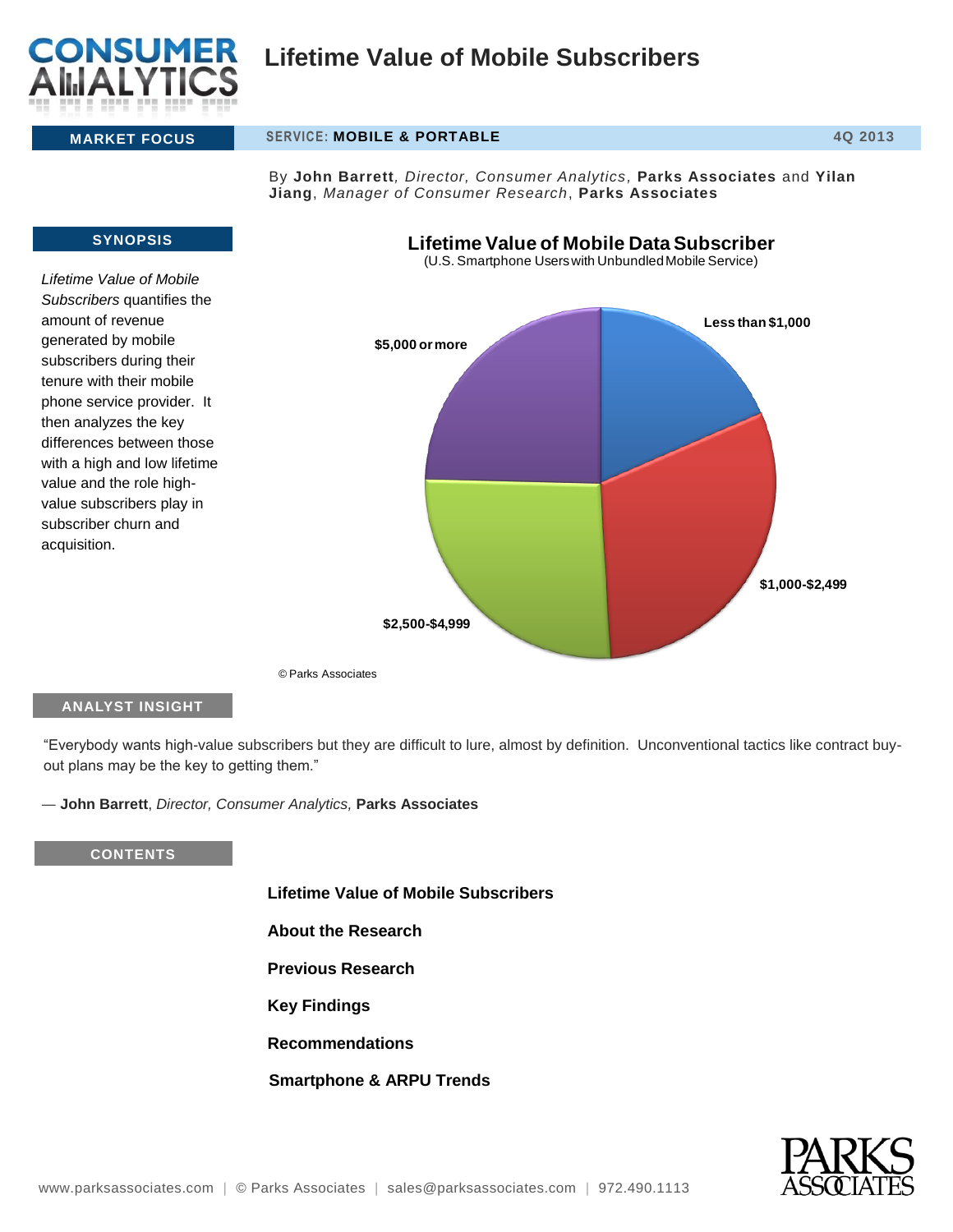

| <b>MARKET FOCUS</b> | <b>SERVICE: MOBILE &amp; PORTABLE</b>                                           | 4Q 2013 |
|---------------------|---------------------------------------------------------------------------------|---------|
| <b>CONTENTS</b>     |                                                                                 |         |
|                     | $\cdot$ Smartphone Penetration (2005-2013)                                      |         |
|                     | · Use of Mobile Phone with Internet Access (2011-2013)                          |         |
|                     | · Type of Mobile Phone (Q4/13)                                                  |         |
|                     | · Type of Mobile Phone by Service Provider (Q4/13)                              |         |
|                     | · Smartphone Operating System (2011-2013)                                       |         |
|                     | · Years Using Smartphone (Q4/13)                                                |         |
|                     | · Years Using Smartphone by Provider (Q4/13)                                    |         |
|                     | · Average Monthly Cost of Home Services (2010 - 2013)                           |         |
|                     | · Mobile Phone Service Contract (2011-2013)                                     |         |
|                     | <b>Churn &amp; Subscriber Loyalty</b>                                           |         |
|                     | · Mobile Service Switching (Q4/13)                                              |         |
|                     | · Mobile Service Switching by Minors in Home (Q4/13)                            |         |
|                     | · Mobile Service Switching by Type of Contract (Q4/13)                          |         |
|                     | · Mobile Service Switching by Mobile Service Provider (Q4/13)                   |         |
|                     | · Average Number of Switches by Mobile Service Provider (Q4/13)                 |         |
|                     | • Years with Current Mobile Service Provider (Q4/13)                            |         |
|                     | · Years with Current Mobile Service Provider by Provider (Q4/13)                |         |
|                     | · Years with Current Mobile Service Provider by Provider (Q4/13)                |         |
|                     | · Likelihood of Changing Mobile Service (Q4/13)                                 |         |
|                     | · Likelihood of Changing Mobile Service by Provider (Q4/13)                     |         |
|                     | · Likelihood of Changing Mobile Service by Years with Current Provider (Q4/13)  |         |
|                     | Reasons for Switching Mobile Service Provider (Q4/13)                           |         |
|                     | · Likelihood of Upgrading Mobile Service by Years with Current Provider (Q4/13) |         |
|                     | <b>Lifetime Value of Mobile Data Subscriber</b>                                 |         |
|                     | · Mobile ARPU & Smartphone Use (Q4/13)                                          |         |
|                     | · Lifetime Value of Mobile Data Subscriber (Q4/13)                              |         |
|                     | • Demographic Comparison of Subscribers by Lifetime Value (Q4/13)               |         |
|                     | · Lifetime Value of Mobile Data Subscriber by Type of Contract (Q4/13)          |         |
|                     | · Lifetime Value of Mobile Data Subscriber by Income (Q4/13)                    |         |
|                     | · Lifetime Value of Mobile Data Subscriber by Handset OS (Q4/13)                |         |
|                     | · Lifetime Value of Mobile Data Subscriber by Service Provider (Q4/13)          |         |
|                     | Profile of Subscribers by Lifetime Value                                        |         |

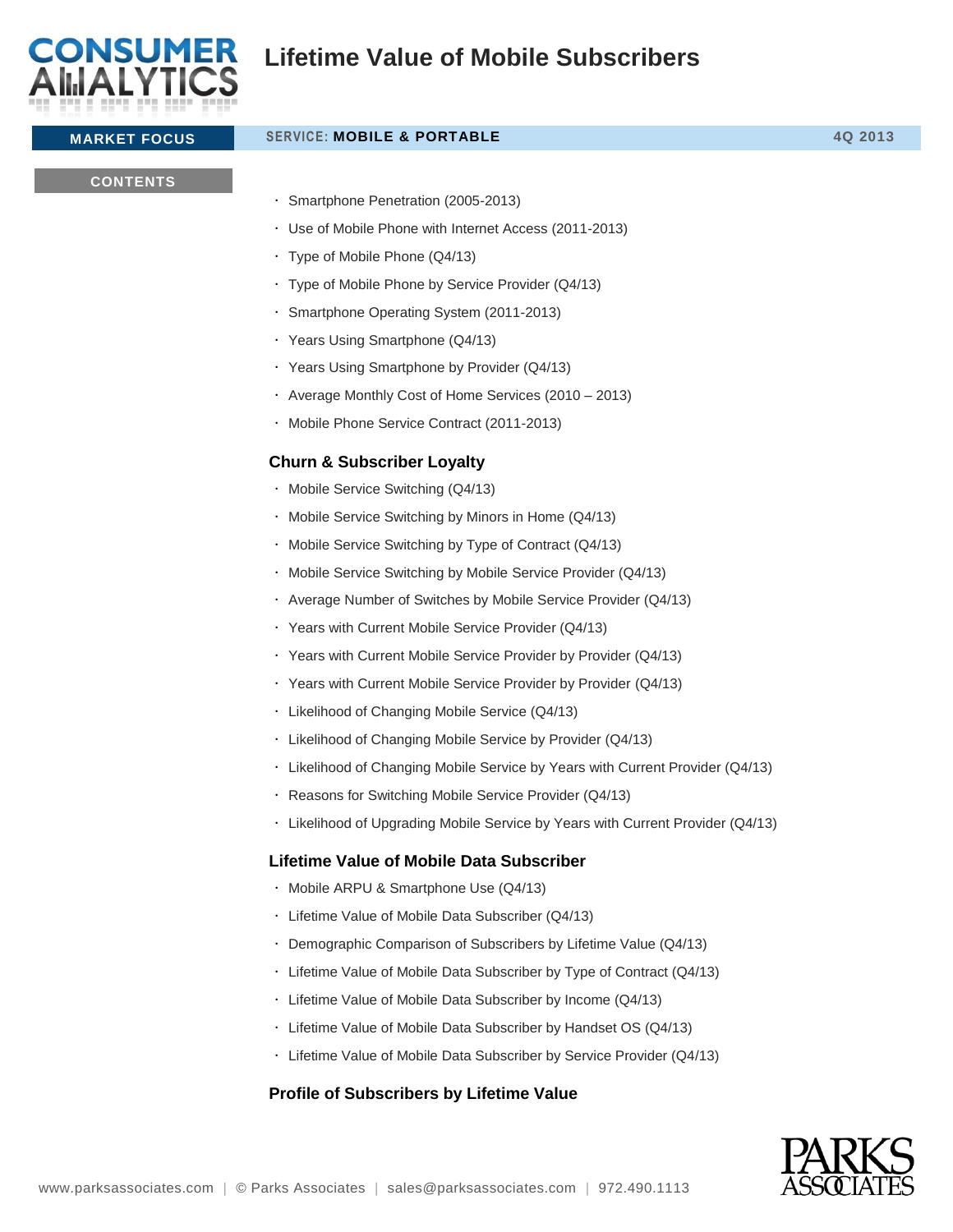

# **MARKET FOCUS SERVICE: MOBILE & PORTABLE 4Q 2013**

### **CONTENTS**

Likelihood of changing Mobile Service by Lifetime Value of Subscriber (Q4/13)

Handset OS by Lifetime Value of Mobile Data Subscriber (Q4/13)

Type of Mobile Contract by Lifetime Value of Mobile Data Subscriber (Q4/13)

Mobile Service Switching by Lifetime Value of Mobile Data Subscriber (Q4/13)

Years with Current Mobile Service Provider by Lifetime Value of Mobile Data Subscriber (Q4/13)

Years Using Smartphone by Lifetime Value of Mobile Data Subscriber (Q4/13)

• Number of Smartphones in Household by Lifetime Value of Mobile Data Subscriber (Q4/13)

### **Additional Research from Parks Associates**